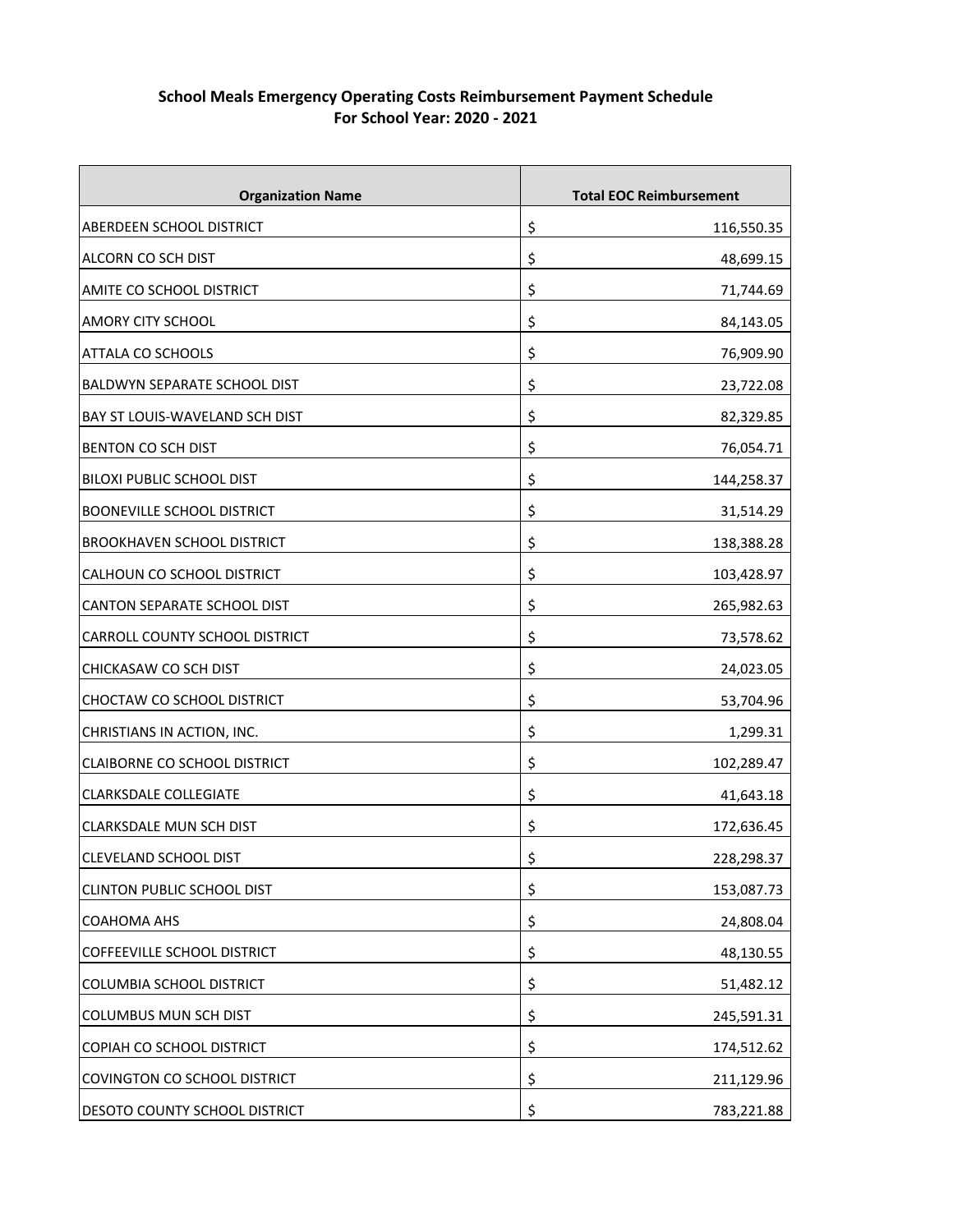| <b>Organization Name</b>                       |    | <b>Total EOC Reimbursement</b> |
|------------------------------------------------|----|--------------------------------|
| E.E. Rogers Seventh Day Adventist (SDA) School | \$ | 725.34                         |
| EAST JASPER CONS SCH DIST                      | \$ | 96,174.11                      |
| <b>EAST TALLAHATCHIE CONS SCH DIS</b>          | \$ | 79,988.37                      |
| ENTERPRISE CONS SCHOOL DIST                    | \$ | 15,056.05                      |
| FOREST MUNICIPAL SCHOOL DIST                   | \$ | 145,517.85                     |
| <b>FRANKLIN CO SCHOOL DISTRICT</b>             | Ş  | 80,434.75                      |
| FRENCH CAMP ACADEMY                            | \$ | 6,444.44                       |
| <b>GEORGE CO SCHOOLS</b>                       | \$ | 105,704.71                     |
| <b>GREENE CO SCHOOL DISTRICT</b>               | \$ | 34,798.64                      |
| <b>GREENVILLE PUBLIC SCHOOLS</b>               | \$ | 358,323.32                     |
| GREENWOOD LEFLORE CONSOLIDATED SCHOOL DISTRICT | \$ | 435,616.40                     |
| <b>GRENADA SCHOOL DISTRICT</b>                 | \$ | 153,906.63                     |
| <b>GULFPORT SEPARATE SCHOOL DIST</b>           | \$ | 110,795.92                     |
| HANCOCK CO SCHOOL DISTRICT                     | \$ | 159,638.36                     |
| HARRISON CO SCHOOL DISTRICT                    | \$ | 586,234.18                     |
| HATTIESBURG SEPARATE SCH DIST                  | \$ | 314,600.14                     |
| HAZLEHURST CITY SCHOOL DIST                    | \$ | 116,947.89                     |
| HINDS CO BOARD OF SUPERVISOR                   | \$ | 3,073.22                       |
| HINDS CO SCHOOL DISTRICT                       | Ş  | 321,506.62                     |
| <b>HOLLANDALE SCHOOL DISTRICT</b>              | \$ | 48,980.86                      |
| HOLLY SPRINGS SCHOOL DISTRICT                  | \$ | 61,829.08                      |
| HOLY FAMILY SCHOOL- MARSHALL                   | \$ | 17,508.43                      |
| HOLY TRINITY CATHOLIC SCHOOL                   | \$ | 1,802.80                       |
| <b>HOUSTON SCHOOL DISTRICT</b>                 | \$ | 71,949.14                      |
| HUDSPETH REGIONAL CENTER                       | \$ | 1,311.82                       |
| HUMPHREYS CO SCHOOL DISTRICT                   | \$ | 134,092.75                     |
| ITAWAMBA CO SCHOOL DISTRICT                    | \$ | 78,861.02                      |
| JACKSON CO SCHOOL DIST                         | \$ | 67,602.20                      |
| JACKSON PUBLIC SCHOOL DIST                     | \$ | 1,599,630.09                   |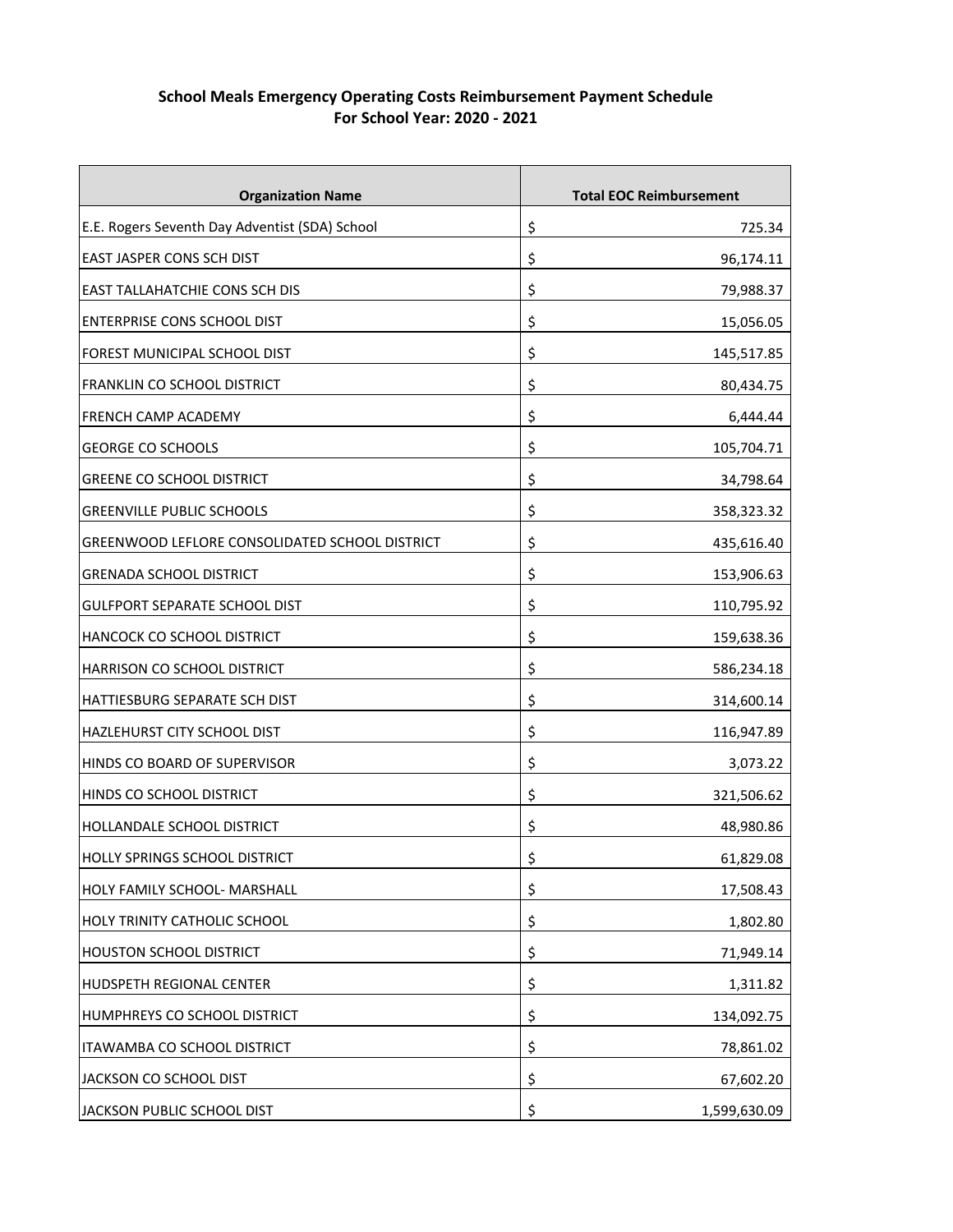| <b>Organization Name</b>         | <b>Total EOC Reimbursement</b> |
|----------------------------------|--------------------------------|
| JEFFERSON CO SCHOOL DISTRICT     | \$<br>95,398.25                |
| JEFFERSON DAVIS CO SCHL DIST     | \$<br>23,198.04                |
| JONES COUNTY SCHOOL DISTRICT     | \$<br>382,162.24               |
| KEMPER CO SCHOOL DISTRICT        | \$<br>49,367.35                |
| KOSCIUSKO SCHOOL DISTRICT        | \$<br>132,630.00               |
| LAFAYETTE CO SCHOOL DISTRICT     | \$<br>1,263.38                 |
| LAMAR CO SCHOOL DISTRICT         | \$<br>366,750.44               |
| LAUDERDALE CO SCHOOL DISTRICT    | \$<br>181,165.07               |
| LAUREL SCHOOL DISTRICT           | \$<br>167,413.41               |
| LAWRENCE CO SCHOOL DISTRICT      | \$<br>122,199.19               |
| LEAKE CO SCHOOL DISTRICT         | \$<br>193,128.68               |
| LEE CO SCHOOL DISTRICT           | \$<br>171,615.45               |
| LELAND SCHOOL DIST               | \$<br>58,883.33                |
| LINCOLN COUNTY SCHOOL DISTRICT   | \$<br>117,470.79               |
| LONG BEACH SCHOOL DISTRICT       | \$<br>71,618.75                |
| LOUISVILLE MUN SCHOOL DISTRICT   | \$<br>150,384.96               |
| LOWNDES CO SCHOOL DISTRICT       | \$<br>206,438.93               |
| <b>MADISON COUNTY SCHOOLS</b>    | \$<br>216,227.99               |
| <b>MARION CO SCHOOL DISTRICT</b> | \$<br>134,256.46               |
| MARSHALL CO PUBLIC SCHOOLS       | \$<br>236,399.03               |
| MCCOMB SCHOOL DISTRICT           | \$<br>101,005.27               |
| MERIDIAN PUBLIC SCHOOLS          | \$<br>334,262.29               |
| MIDTOWN PARTNERS, INC.           | \$<br>20,699.49                |
| MISSISSIPPI SCHOOL OF THE ARTS   | \$<br>3,597.49                 |
| MONROE CO SCHOOL DISTRICT        | \$<br>102,716.86               |
| MOSS POINT SCHOOL DISTRICT       | \$<br>104,387.78               |
| MS BAND OF CHOCTAW INDIANS       | \$<br>164,307.09               |
| MS CHILDREN'S HOME SOCIETY       | \$<br>1,589.72                 |
| MS NATL. GUARD YOUTH CHALLENGE   | \$<br>10,996.24                |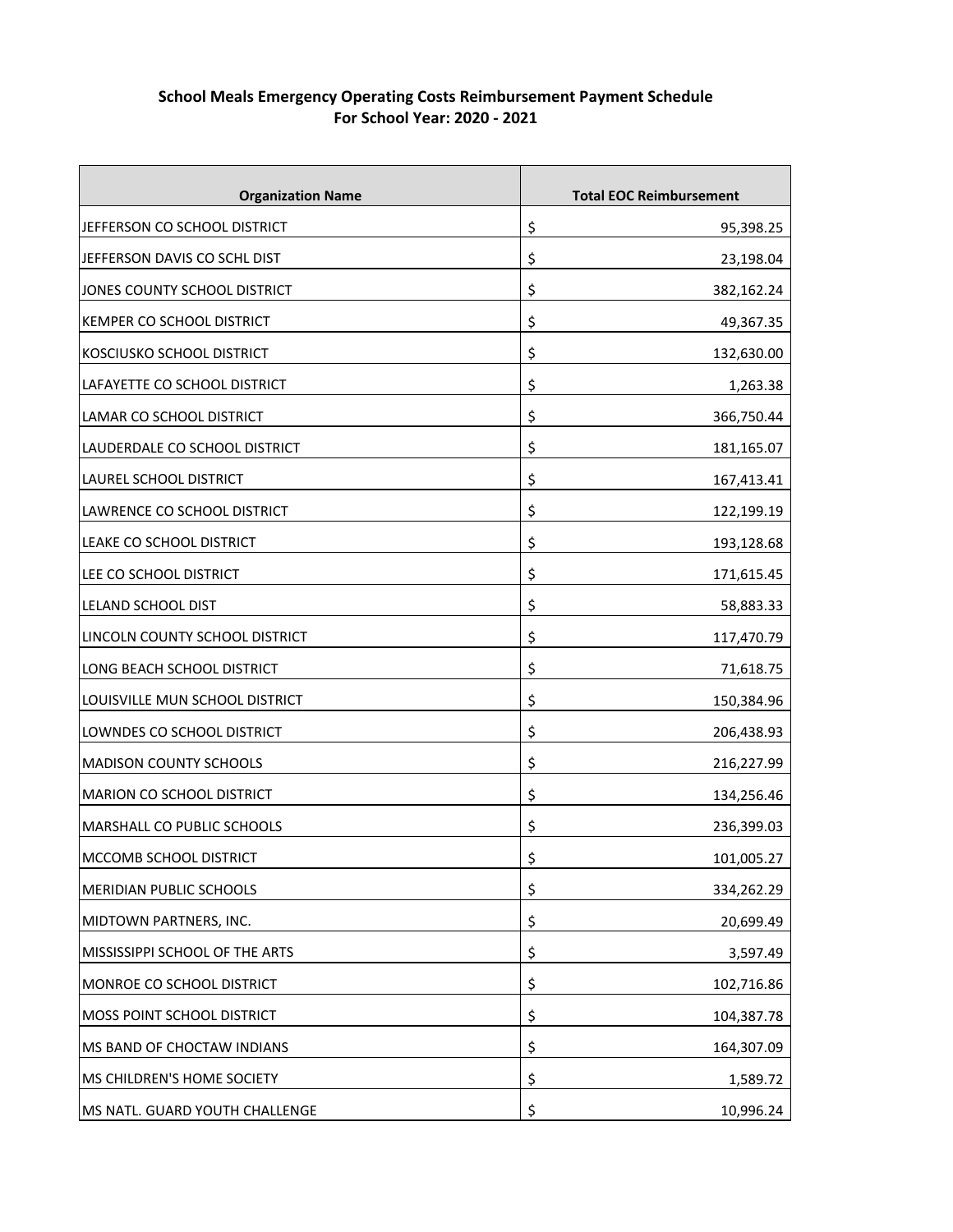| <b>Organization Name</b>           |    | <b>Total EOC Reimbursement</b> |
|------------------------------------|----|--------------------------------|
| MS SCHOOLS FOR BLIND/DEAF          | \$ | 15,453.74                      |
| MS YOUTH CORRECTIONS COMPLEX       | \$ | 6,305.29                       |
| NATCHEZ-ADAMS SCHOOL DISTRICT      | Ş  | 166,262.51                     |
| NATIVITY B.V.M ELEMENTARY SCHL     | \$ | 3,509.95                       |
| NESHOBA CO SCHOOL DISTRICT         | \$ | 154,571.64                     |
| NETTLETON SCHOOL DISTRICT          | \$ | 59,039.47                      |
| <b>NEW ALBANY SCHOOLS</b>          | \$ | 103,141.37                     |
| <b>NEW JERUSALEM MB CHURCH</b>     | \$ | 7,924.05                       |
| <b>NEWTON COUNTY SCHOOLS</b>       | \$ | 87,555.78                      |
| NEWTON MUNICIPAL SCHOOL DIST       | \$ | 68,448.76                      |
| NORTH BOLIVAR CONSOLIDATED SCH     | \$ | 94,661.80                      |
| NORTH PANOLA CONS SCH DIST         | \$ | 82,621.01                      |
| <b>NORTH PIKE SCHOOL DIST</b>      | \$ | 109,278.69                     |
| <b>NORTH TIPPAH CONS SCH DIST</b>  | \$ | 83,602.69                      |
| NOXUBEE CO SCHOOL DISTRICT         | \$ | 136,213.32                     |
| OCEAN SPRINGS SCHOOL DISTRICT      | \$ | 149,118.83                     |
| OKOLONA PUBLIC SCHOOLS             | \$ | 42,982.72                      |
| OUR LADY OF FATIMA SCHOOL          | \$ | 1,678.33                       |
| OXFORD SEPARATE SCHOOL DIST        | \$ | 4,284.71                       |
| PASCAGOULA SEPARATE SCH DIST       | \$ | 321,552.43                     |
| <b>PASS CHRISTIAN SEP SCH DIST</b> | \$ | 28,569.63                      |
| PEARL PUBLIC SCHOOL DISTRICT       | \$ | 129,054.55                     |
| PEARL RIVER CO SCHOOL DISTRICT     | \$ | 35,943.61                      |
| PERRY CO SCHOOLS                   | \$ | 57,427.67                      |
| PETAL SCHOOL DISTRICT              | \$ | 139,536.82                     |
| PHILADELPHIA PUBLIC SCH DIST       | \$ | 57,739.52                      |
| PICAYUNE SCHOOL DISTRICT           | \$ | 23,242.58                      |
| PONTOTOC CITY SCHOOLS              | \$ | 95,531.44                      |
| PONTOTOC CO SCHOOL DISTRICT        | \$ | 21,903.72                      |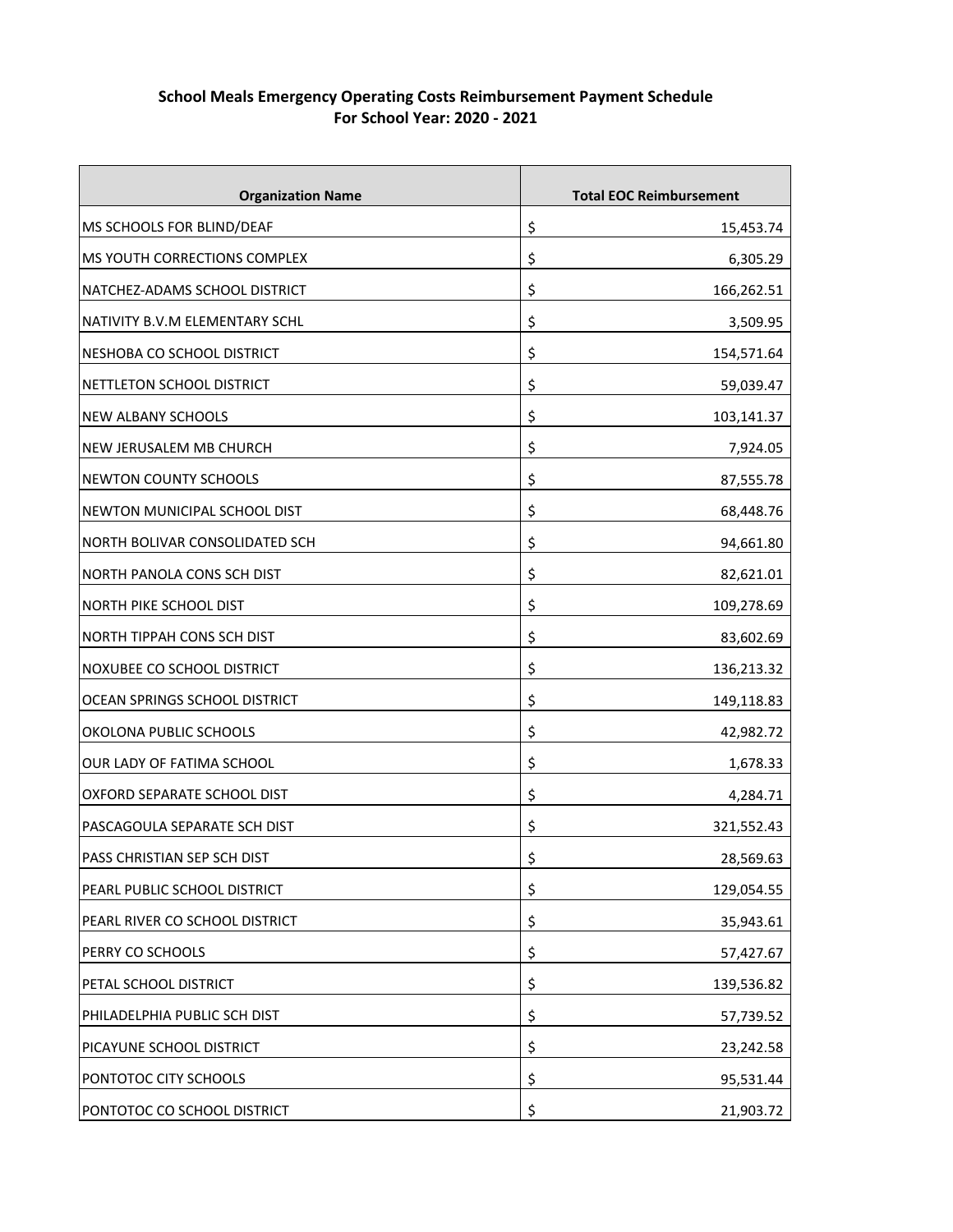| <b>Organization Name</b>                          |    | <b>Total EOC Reimbursement</b> |
|---------------------------------------------------|----|--------------------------------|
| POPLARVILLE SEP SCHL DISTRICT                     | \$ | 59,321.06                      |
| PRENTISS CO SCHOOL DIST                           | \$ | 92,929.70                      |
| <b>QUITMAN CO SCHOOL DISTRICT</b>                 | Ş  | 15,398.42                      |
| <b>QUITMAN SCHOOL DISTRICT</b>                    | \$ | 134,893.98                     |
| <b>RANKIN CO SCHOOL DISTRICT</b>                  | \$ | 324,501.18                     |
| REGION 1 MENTAL HEALTH CENTER                     | \$ | 4,670.04                       |
| REPUBLIC SCHOOLS, INC.                            | \$ | 106,723.58                     |
| <b>RESURRECTION CATHOLIC</b>                      | \$ | 6,641.19                       |
| RICHTON SEPARATE SCHOOL DIST                      | \$ | 13,954.70                      |
| <b>SCOTT CO SCHOOL DISTRICT</b>                   | \$ | 266,907.00                     |
| SENATOBIA SEPARATE SCHOOL DISTRICT                | \$ | 80,937.94                      |
| SIMPSON CO SCHOOL DISTRICT                        | \$ | 244,942.58                     |
| SISTER THEA BOWMAN CATHOLIC SC                    | \$ | 2,231.61                       |
| SMITH CO SCHOOL DISTRICT                          | \$ | 138,695.56                     |
| SOUTH DELTA SCHOOL DISTRICT                       | \$ | 70,209.35                      |
| SOUTH PANOLA CONS SCHOOL DIST                     | \$ | 174,733.39                     |
| SOUTH PIKE CONS SCHL DISTRICT                     | \$ | 140,277.30                     |
| SOUTH TIPPAH SCHOOL DISTRICT                      | \$ | 160,495.29                     |
| ST. FRANCIS SCHOOL (LEFLORE)                      | \$ | 5,215.42                       |
| <b>ST. JAMES ELEMENTARY SCHOOL</b>                | \$ | 1,515.69                       |
| <b>ST. PATRICK SCHOOL</b>                         | \$ | 3,541.27                       |
| St. Vincent de Paul                               | \$ | 4,800.38                       |
| STARKVILLE OKTIBBEHA CONSOLIDATED SCHOOL DISTRICT | \$ | 179,254.21                     |
| STONE CO SCHOOLS                                  | \$ | 126,601.24                     |
| SUNFLOWER COUNTY CONSOLIDATED                     | \$ | 214,580.12                     |
| TATE CO SCHOOL DISTRICT                           | \$ | 137,005.57                     |
| THE PINEY WOODS COUNTRY LIFE SCH                  | \$ | 10,734.57                      |
| TISHOMINGO SPEC MUN SEP SCH                       | \$ | 71,267.23                      |
| TUNICA CO SCHOOL DISTRICT                         | \$ | 191,960.03                     |